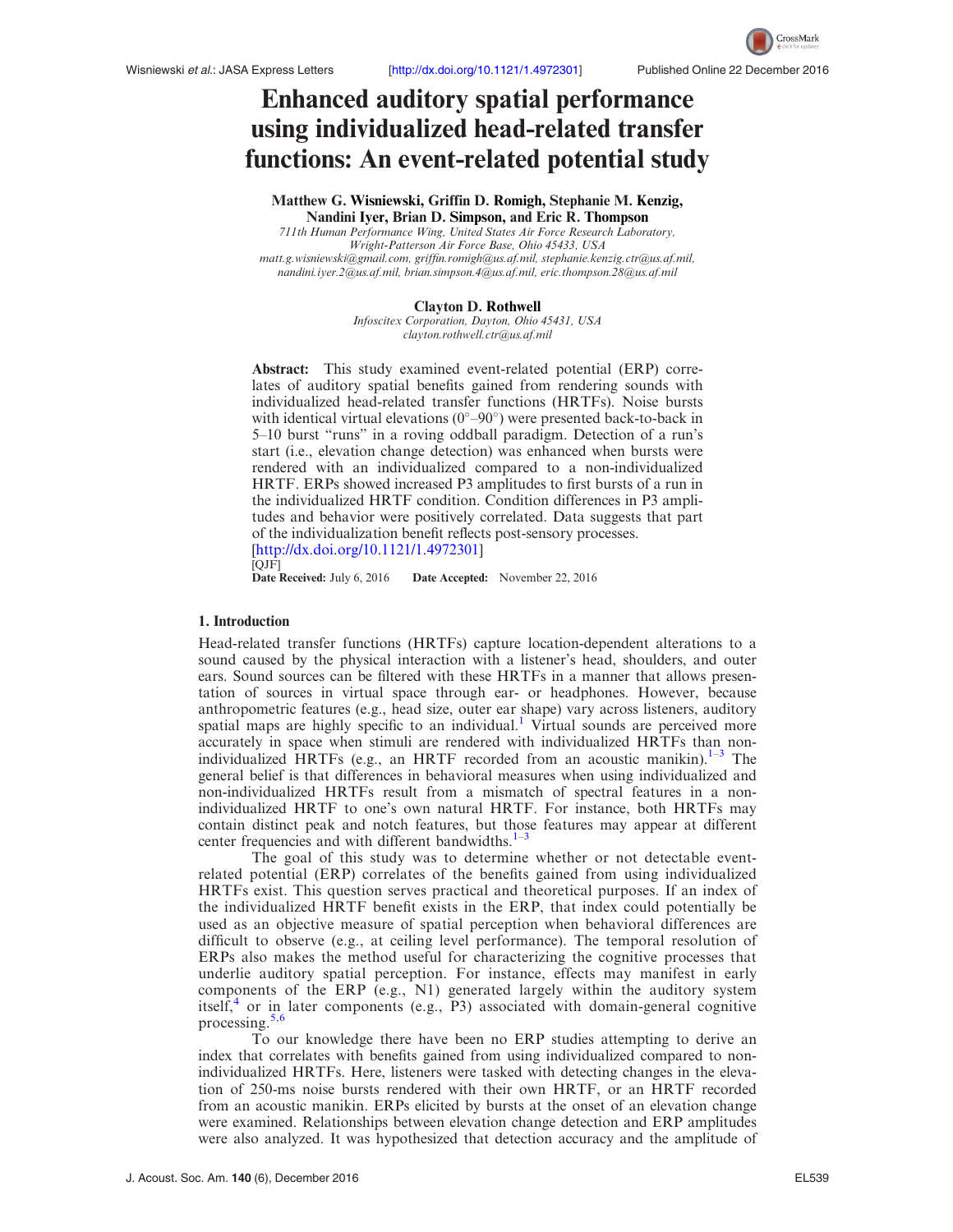ERP components elicited by elevation change would be enhanced in the individualized HRTF condition.

# 2. Methods

# 2.1 Listeners

Thirteen individuals with normal audiometric thresholds  $\approx$  (20 dB hearing level (HL), 0.25–8 kHz] participated in exchange for monetary compensation. All were experienced listeners in psychoacoustic studies, some studies of which involved localizing virtual stimuli. One individual was dropped because of noisy electroencephalogram (EEG) data. The final sample included 12 listeners.

# 2.2 Stimuli and apparatus

HRTFs were measured for each individual listener and for the Knowles Acoustic Manikin for Acoustic Research (KEMAR) in the Auditory Localization Facility at Wright-Patterson Air Force Base, OH. HRTFs were level normalized so all individual HRTFs and the KEMAR HRTF had the same root-mean-square level at the location directly in front of the listener. Further details on HRTF measurement procedures are described elsewhere. $2,3$ 

All experimental procedures were executed in MATLAB R2013a. Listeners heard sounds over Etymotic ER-2 earphones in a sound-attenuating audiometric booth. Sounds were presented at a comfortable listening level (<82 dB sound pressure level).

# 2.3 Task

Figure 1(a) gives a graphical representation of the task. Bursts of white noise (250-ms, 10-ms on- and off-ramps) were filtered with either KEMAR's HRTF or an individual's personal HRTF, rendering sounds at the following virtual elevations:  $0^\circ$ ,  $10^\circ$ ,  $20^\circ$ ,  $30^\circ$ ,  $40^\circ$ ,  $50^\circ$ ,  $60^\circ$ ,  $70^\circ$ ,  $80^\circ$ , and  $90^\circ$  along the median plane. Bursts were presented back-toback (onsets separated by 1024 ms) in grouped "runs" having the same elevation. The length of these runs, and the elevation of sounds presented within them, were selected randomly for each run. Similar "roving oddball" paradigms are commonly used in ERP work.<sup>7</sup> In Fig. 1(a), a run of six bursts convolved with an HRTF associated with  $60^\circ$ , is followed by a run of nine bursts similarly convolved to appear at an elevation of 80 $\degree$ , followed by a run of five bursts at 10 $\degree$ . Run lengths varied from 5 to 10 bursts long. The task of a participant was to detect the start of each run (i.e., to detect a change in elevation) with a button press. Sixty runs were presented per block. There were three blocks per HRTF condition. Blocks were pseudorandomly ordered so that no more than two blocks with the same condition could occur back-to-back.

Selecting elevations at random for each run within a block yields a greater amount of small degree separations. A histogram showing the number of changes at each level of degree separation for a representative individual is shown in Fig. 1(b). Critically, this paradigm allows the collection of behavioral and electrophysiological data relating to changes in space without relying on any single degree of change or one particular spatial location. The current paradigm aligns with the classic auditory oddball paradigm in EEG studies, which allows examination of known ERP components (e.g., P3) elicited by changes in stimulus presentation.<sup>4,6,7</sup>



Fig. 1. A depiction of the task used in the experiment (a). Within a block, several runs of bursts from a randomly selected elevation were presented with run lengths varying randomly between 5 and 10 bursts. First, intermediate, and last bursts of a run are labeled. The selection of elevations at random yielded a distribution of degree separations with low degree separations (e.g.,  $10^{\circ}$ ) occurring more often. The distribution of degree separations for a representative individual is shown (b).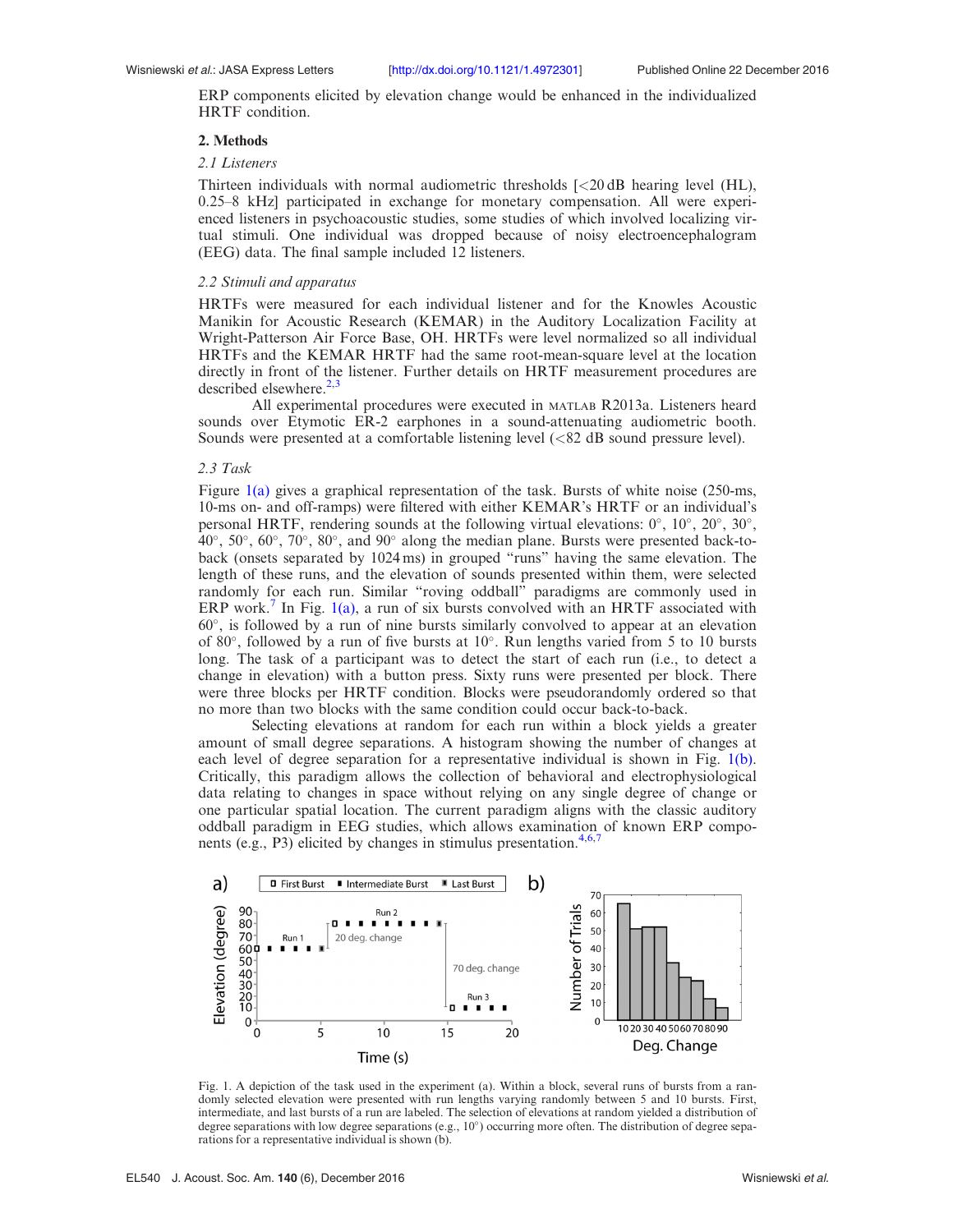# 2.4 Electrophysiology

Data were collected from a 39-channel array of electrodes with a BioSemi Active II system (BioSemi, Amsterdam, Netherlands), at a 2048 Hz sampling rate, and 24-bit A/D resolution. Data were referenced online to the Common-Mode-Sense/Driven-Right-Leg reference of the BioSemi system (see www.biosemi.com). Thirty-two electrodes were fixed within a cap and arranged according to the international 10–20 system. Seven additional electrodes were placed at the mastoids, on lateral sides, and below each eye and the nose tip.

All offline analyses were performed using EEGLAB (Ref. 8) and custom MATLAB functions. The data were offline referenced to the nose tip, resampled at 512 Hz, and digitally bandpass filtered between 0.5 and 100 Hz. Portions of data and channels contaminated by excessive noise or movement artifacts were removed. Remaining data were submitted to independent components analysis. Independent components identified as artifacts (e.g., blinks) were subsequently removed from the channel data.<sup>5,8</sup>

Epochs were extracted from  $-0.2$  to 0.8 s surrounding the onset of the first burst within each run (excluding the first run of a block). First burst epochs corresponding to "hit" trials in which a listener responded within 2 s following the first burst's onset were separated from epochs identified as "miss" trials (i.e., epochs in which the listener did not respond). Only "hit" epochs were formally analyzed. The minimum number of epochs used to compute any ERP was 46 ( $M = 74.50$ , SD = 19.32). After subtracting mean baseline voltages  $(-0.2 \text{ to } 0 \text{ s})$ , ERPs were created by averaging epoch voltage time-courses.

# 2.5 Analyses and statistics

Analyses were conducted on mean voltage within time-windows corresponding to N1 (90–110 ms), P2 (150–200 ms), and P3 (300–500 ms) components of the ERP at each of the 32 scalp electrodes. A non-parametric permutation method was used to compare component amplitudes generated under individualized and non-individualized HRTF conditions. A null-hypothesis distribution of t-values was generated by randomly assigning condition labels for each individual's ERP waveforms for 1000 iterations. A  $t$ -statistic was calculated for each iteration, creating a distribution of  $t$ -values expected under the null hypothesis. The p-values for real data were considered to be the proportion of iterations having more extreme *t*-values than the real data.<sup>9</sup> At this step, significant differences were identified at an alpha level of 0.05. To control for multiple comparisons, *p*-values were adjusted using the false-discovery rate procedure<sup>10</sup> separately for each component.

To assess the relationship between ERPs and behavior, ERP component amplitudes showing significance were correlated with detection accuracy. Specifically, the difference between HRTF conditions (individualized–non-individualized) for P3 amplitudes and the  $A'$  signal detection measure of behavioral accuracy were submitted to Spearman rank-order correlations. Spearman correlations were used rather than Pearson correlations in order to minimize the influence of outliers in typically nonnormally distributed EEG data.<sup>9</sup> In addition to assessing the relationship between behavioral accuracy and P3 amplitude, the relationship between HRTF spectral variability and P3 amplitude was also assessed. Spectral variability in an individual's own HRTF was defined as the average standard deviation of level across the tested elevations. That is, standard deviation was computed across elevations for each frequency. The mean standard deviation across frequencies was then considered spectral variation. The spectral variation measure served to test the hypothesis that differences in ERPs reflect differences in spectral qualities of sources filtered with individualized and nonindividualized HRTFs, rather than any perceived spatial qualities. The difference between the generic KEMAR and an individual's own HRTF was also assessed for a relationship with P3 amplitude. Here, we used an average spectral correlation metric. For each tested elevation on the median plane  $(0^{\circ}-90^{\circ}; 10^{\circ})$  increments), we computed the Pearson correlation coefficient for the left ear, then averaged over all elevations.<sup>11</sup> This average spectral correlation metric was used to examine a potential relationship between HRTF similarity and ERP differences.

## 3. Results

# 3.1 Behavior

Elevation change detection "hit" rates (H) were defined as the proportion of times a listener indicated that they perceived a change in elevation within 2 s of an actual elevation change. "False alarm" rates (F) were defined as the proportion of intermediate bursts [see Fig. 1(a)], excluding those already labeled as hits, in which a change was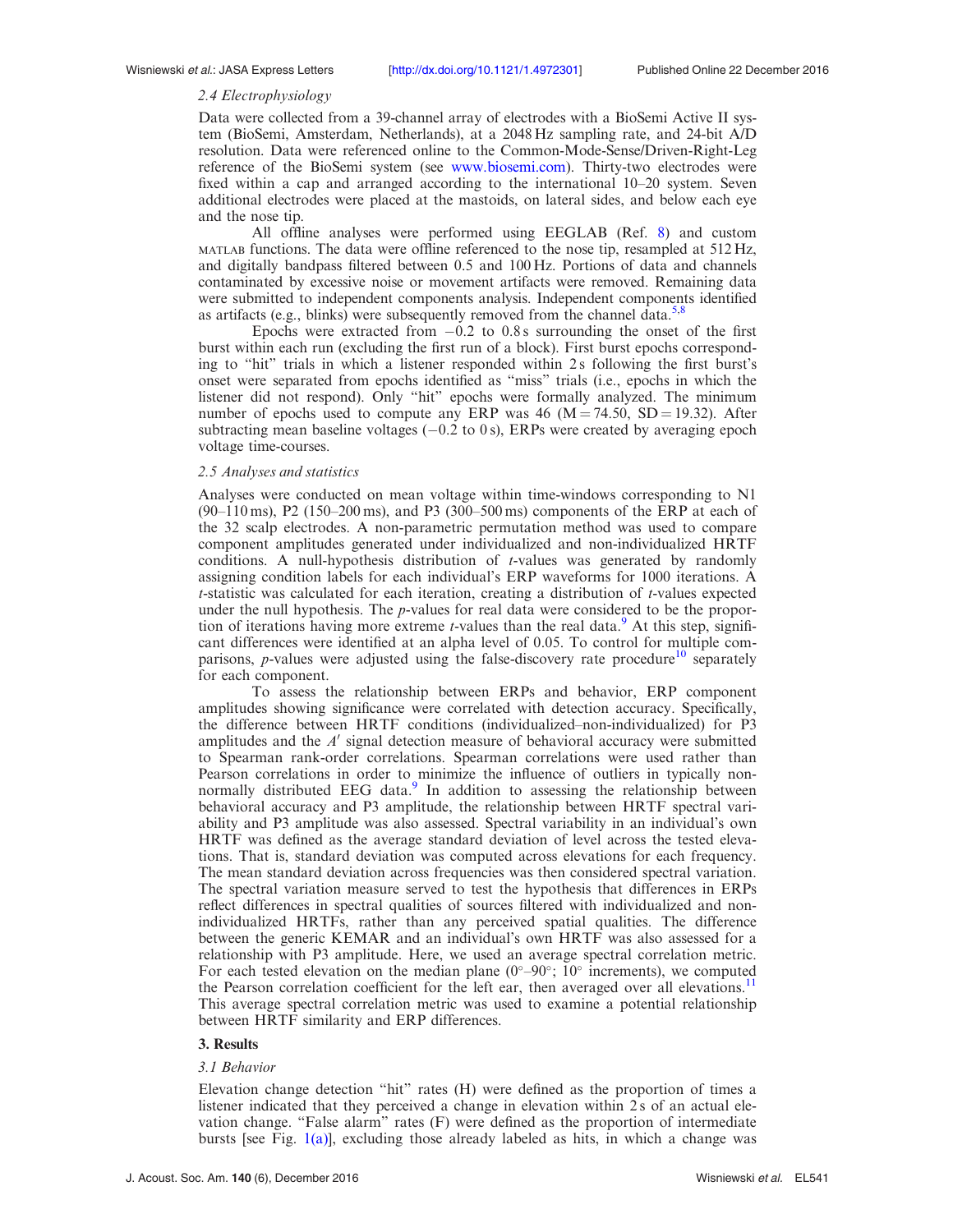Table 1. Detection sensitivity  $(A')$ . Numbers in parentheses are standard errors of the mean.

|    | Non-individualized | Individualized |
|----|--------------------|----------------|
| A' | 0.55(0.01)         | 0.60(0.02)     |

indicated within 2 s. The  $A'$  signal detection measure of sensitivity for each condition is shown in Table 1. A' is equal to  $0.5 + (H-F)(1 + H-F)/4H(1-F)$  when  $H \geq F$ , and 0.5 –  $(F-H)(1 + F-H)/4F(1-H)$  when  $H \le F<sup>12</sup>$  A' varies between 0 and 1, with greater A' indicative of greater sensitivity. Corroborating previous research, the detection of changes in elevation was aided by employing an individualized HRTF,  $t(11) = 3.93$ ,  $p = 0.002$ , Cohen's  $d = 0.91$ . All individuals performed best with their own HRTF.

## 3.2 Electrophysiology

Figure 2 shows ERPs at channel Pz time-locked to the first burst of a run (i.e., changes in elevation), along with scalp maps of condition differences in voltage for N1, P2, and P3 components (individualized minus non-individualized). Readers interested in viewing ERP waveforms at each scalp channel can refer to the supplemental materials.<sup>13</sup> ERPs at Pz show clear N1, P2, and P3 components for both conditions. Though there is a qualitative trend for larger amplitudes of N1 in the individualized HRTF condition, this trend did not reach significance at any electrode. P2 amplitudes were comparable for the two conditions and also showed no significant effects. In contrast, the P3 component appears larger in amplitude when sounds are presented under the individualized HRTF condition than the non-individualized HRTF condition. The differences in voltage between conditions for P3 shows that enhanced P3 amplitude for the individualized HRTF condition is primarily observed at posterior scalp locations. Electrodes showing significant differences are marked with stars ( $p < 0.05$ , false discovery rate corrected) in Fig. 2.<sup>14</sup>

# 3.3 ERP/behavior relationship

Figure 3 shows scatterplots of P3 amplitude differences at Pz between HRTF conditions (y-axes) in relation to detection accuracy differences, spectral variability, and the similarity between one's own HRTF and the non-individualized HRTF (x-axes). A significant positive relationship was found for P3 amplitude differences and detection accuracy differences between conditions, Spearman's Rho(10) = 0.60,  $p = 0.043$ . Individuals who showed a larger behavioral individualization benefit showed a larger difference between HRTFs in P3 amplitudes. Neither one's own individualized HRTF spectral variability nor the similarity of one's own HRTF to KEMAR's HRTF appeared to relate to the observed P3 amplitude differences,  $p > 0.20$ .



Fig. 2. ERPs time-locked to the first burst of a "run" in the individualized (solid black line) and nonindividualized (dashed grey line) HRTF condition at electrode Pz. Scalp maps of differences in voltage in the defined N1 (90–110 ms), P2 (150–200 ms), and P3 (300–500 ms) time-windows are shown. Electrode locations are represented by black dots. Stars mark electrodes showing a statistically significant difference between conditions after false discovery rate correction ( $p < 0.05$ ).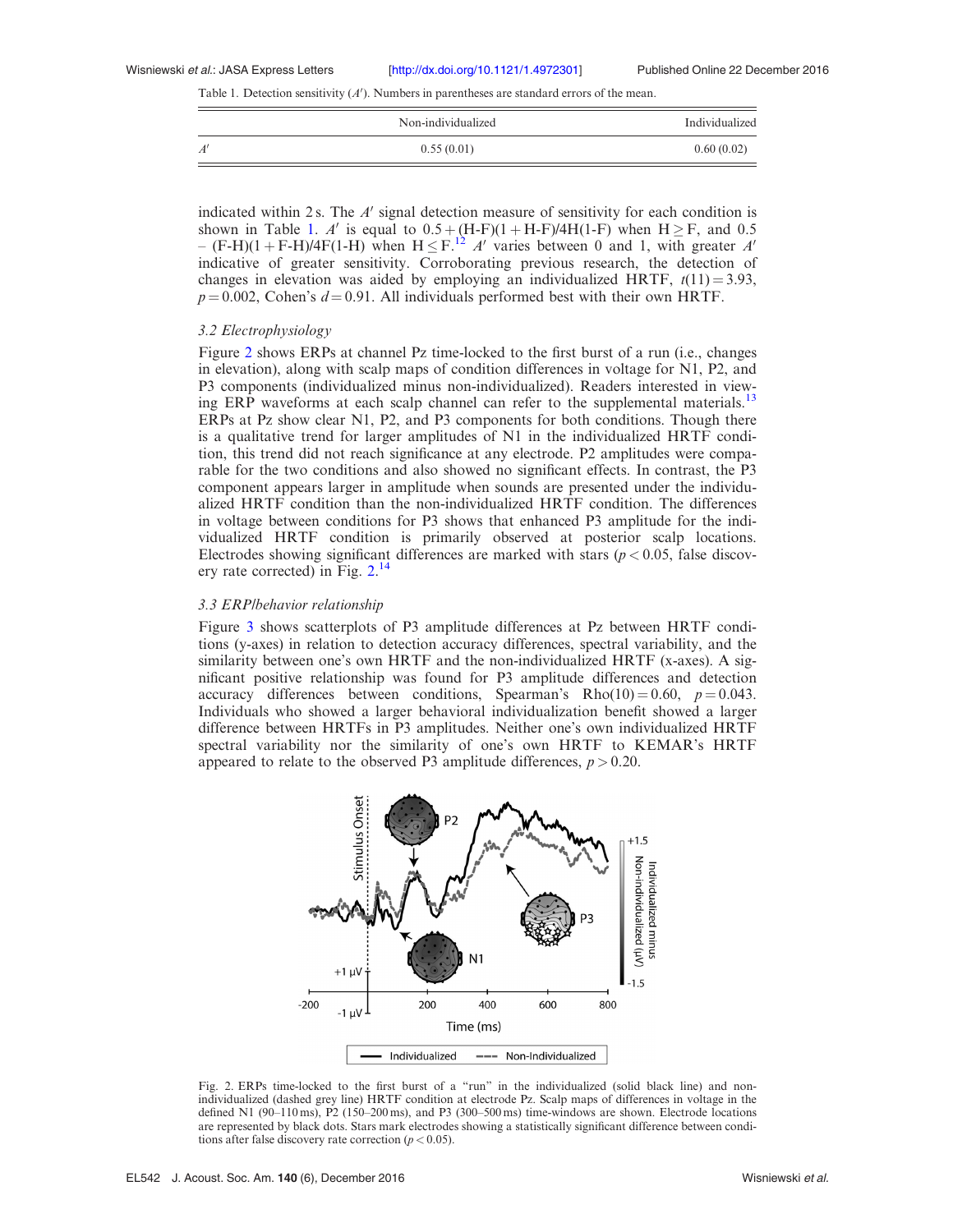

Fig. 3. Scatterplots of HRTF condition differences in P3 amplitudes (y-axes) as a function of differences in  $A'$ between conditions, spectral variability of one's own HRTF, and the similarity between one's own HRTF and the nonindividualized HRTF (x-axes). Lines show best linear fits of the data.

#### 4. Discussion

In a simple elevation change detection paradigm, we found that individualized HRTFs enhanced detection sensitivity, corroborating several other behavioral works that have demonstrated benefits of individualized HRTFs over non-individualized HRTFs for localization.<sup>1–3</sup> Though early ERP responses did not appear to be strongly affected by individualization, ERPs elicited by changes in elevation showed enhanced P3 amplitudes to the first burst of a run in the individualized compared to the nonindividualized HRTF condition. Also, the degree of difference in P3 amplitudes between conditions was correlated with the degree to which one benefited from an individualized HRTF.

To our knowledge, these results present the first demonstration of an effect of individualized HRTFs on neural responses to elevation changes in humans. Investigations of auditory spatial perception in the horizontal plane have noted similar parallels with behavior. Teder-Sälejärvi and Hillyard<sup>15</sup> found that N1 and P3 amplitudes were largest for sounds presented at attended azimuths. Though both N1 and P3 amplitudes paralleled detection rates, the P3 was more narrowly tuned (i.e., amplitudes decreased sharply with distance from the attended speaker). They concluded that two stages of spatial processing were at play. One early stage related to processing in auditory cortex with a rougher representation of spatial relevance (reflected in the N1), followed by a later selection process in non-auditory brain regions (reflected in the P3). In a follow-up study the same group reported that late-blind individuals showed a localization benefit compared to sighted controls that was paralleled by larger P3 amplitudes.<sup>16</sup> Expanding on the work of Teder-Sälejärvi and Hillyard<sup>15</sup> those authors concluded that late-blind individuals learn to perceive location differences at a late processing stage of auditory space related to selection and decision-making. Following this work on spatial perception in the horizontal plane, our results support a view of HRTF effects and auditory spatial perception that at least partially includes advantages in processing at a post-sensory level (for an extended discussion, see Wisniewski et  $al.17$ ).

The results we present are preliminary and do require cautious interpretation for several reasons. First, we have no way to confirm that listeners heard sounds as varying in the elevation dimension. Given that the cues to elevation are mainly available in the high-frequency range of a sound's spectrum, listeners could perform the task using some sort of spectral analysis without ever perceiving sounds at spatially distinct locations. One also needs to consider that we have only sampled a small range of auditory space. It remains to be seen whether similar effects might occur for stimuli in the front-back dimension, or at other locations off the median plane. Nevertheless, this work shows that the combination of ERP and behavioral techniques can inform practical and theoretical research directions in HRTF research. Future experiments that utilize the P3 component will shed further light on the cognitive processes that underlie advantages gained from using individualized HRTFs.

## Acknowledgments

M.G.W. was supported by a National Research Council postdoctoral fellowship and an Oak Ridge Institute for Science and Education fellowship at the U.S. Air Force Research Laboratory. S.M.K was supported by an internship provided by the Oak Ridge Institute for Science and Education.